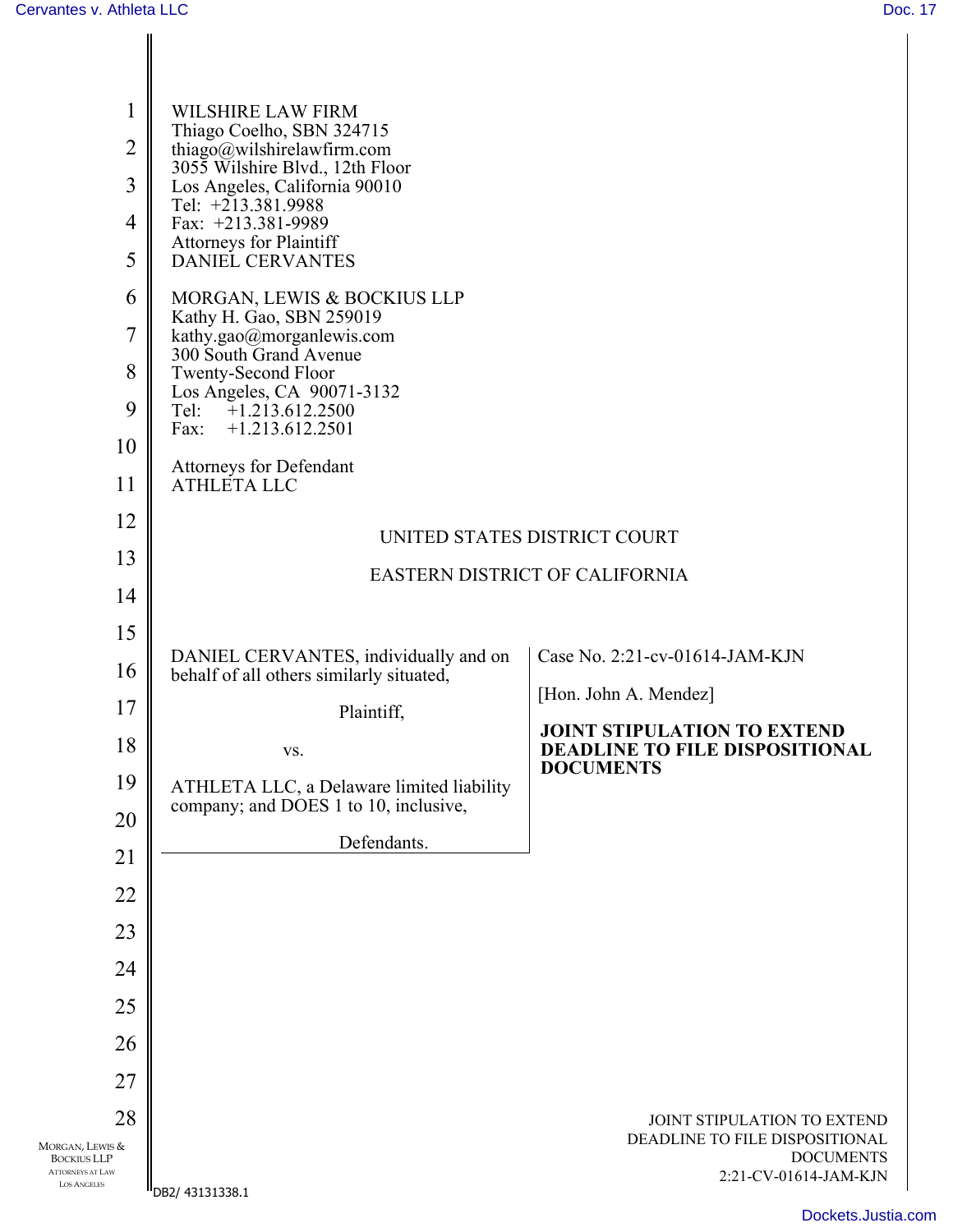| $\mathbf{1}$                                                        | Plaintiff Daniel Cervantes ("Plaintiff") and Defendant Athleta LLC ("Defendant")                |                               |                                                               |
|---------------------------------------------------------------------|-------------------------------------------------------------------------------------------------|-------------------------------|---------------------------------------------------------------|
| $\overline{2}$                                                      | (Plaintiff and Defendant collectively referred to as the "Parties") hereby stipulate based upon |                               |                                                               |
| 3                                                                   | good cause as follows:                                                                          |                               |                                                               |
| 4                                                                   | WHEREAS, the Parties have informally resolved this matter and are working diligently to         |                               |                                                               |
| 5                                                                   | negotiate the terms of the settlement agreement;                                                |                               |                                                               |
| 6                                                                   | WHEREAS, the Parties will need more time to finalize the settlement agreement;                  |                               |                                                               |
| 7                                                                   | WHEREAS, the Parties' respective counsel have met and conferred and stipulated to an            |                               |                                                               |
| 8                                                                   | extension of time to file the dispositional documents in this case. Good cause exists for the   |                               |                                                               |
| 9                                                                   | requested extension because successfully resolving this matter at the pleading stage promotes   |                               |                                                               |
| 10                                                                  | judicial economy by allowing the Court to focus its scarce resources on other matters.          |                               |                                                               |
| 11                                                                  | THEREFORE, IT IS HEREBY STIPULATED AND AGREED, by and through the                               |                               |                                                               |
| 12                                                                  | Parties' respective counsel as follows:                                                         |                               |                                                               |
| 13                                                                  | The Parties' deadline to file dispositional documents in this case shall be extended to June    |                               |                                                               |
| 14                                                                  | 3, 2022.                                                                                        |                               |                                                               |
| 15                                                                  | Dated: May 5, 2022                                                                              | WILSHIRE LAW FIRM             |                                                               |
| 16                                                                  | By                                                                                              | Thiago Coelho                 | /s/Thiago Coelho                                              |
| 17                                                                  |                                                                                                 | <b>Attorney for Plaintiff</b> | <b>DANIEL CERVANTES</b>                                       |
| 18                                                                  | Dated: May 5, 2022                                                                              |                               | MORGAN, LEWIS & BOCKIUS LLP                                   |
| 19                                                                  | By                                                                                              | $\sqrt{s}$ Kathy H. Gao       |                                                               |
| 20                                                                  |                                                                                                 | KATHY H. GAO                  |                                                               |
| 21                                                                  |                                                                                                 | <b>ATHLETA LLC</b>            | <b>Attorney for Defendant</b>                                 |
| 22                                                                  | 111                                                                                             |                               |                                                               |
| 23                                                                  | $\frac{1}{2}$                                                                                   |                               |                                                               |
| 24                                                                  | $\frac{1}{2}$                                                                                   |                               |                                                               |
| 25                                                                  | $\frac{1}{2}$                                                                                   |                               |                                                               |
| 26                                                                  | $\frac{1}{2}$                                                                                   |                               |                                                               |
| 27                                                                  | $\frac{1}{2}$                                                                                   |                               |                                                               |
| 28<br>Morgan, Lewis &                                               |                                                                                                 | 1                             | JOINT STIPULATION TO EXTEND<br>DEADLINE TO FILE DISPOSITIONAL |
| <b>BOCKIUS LLP</b><br><b>ATTORNEYS AT LAW</b><br><b>LOS ANGELES</b> | DB2/43131338.1                                                                                  |                               | <b>DOCUMENTS</b><br>2:21-CV-01614-JAM-KJN                     |